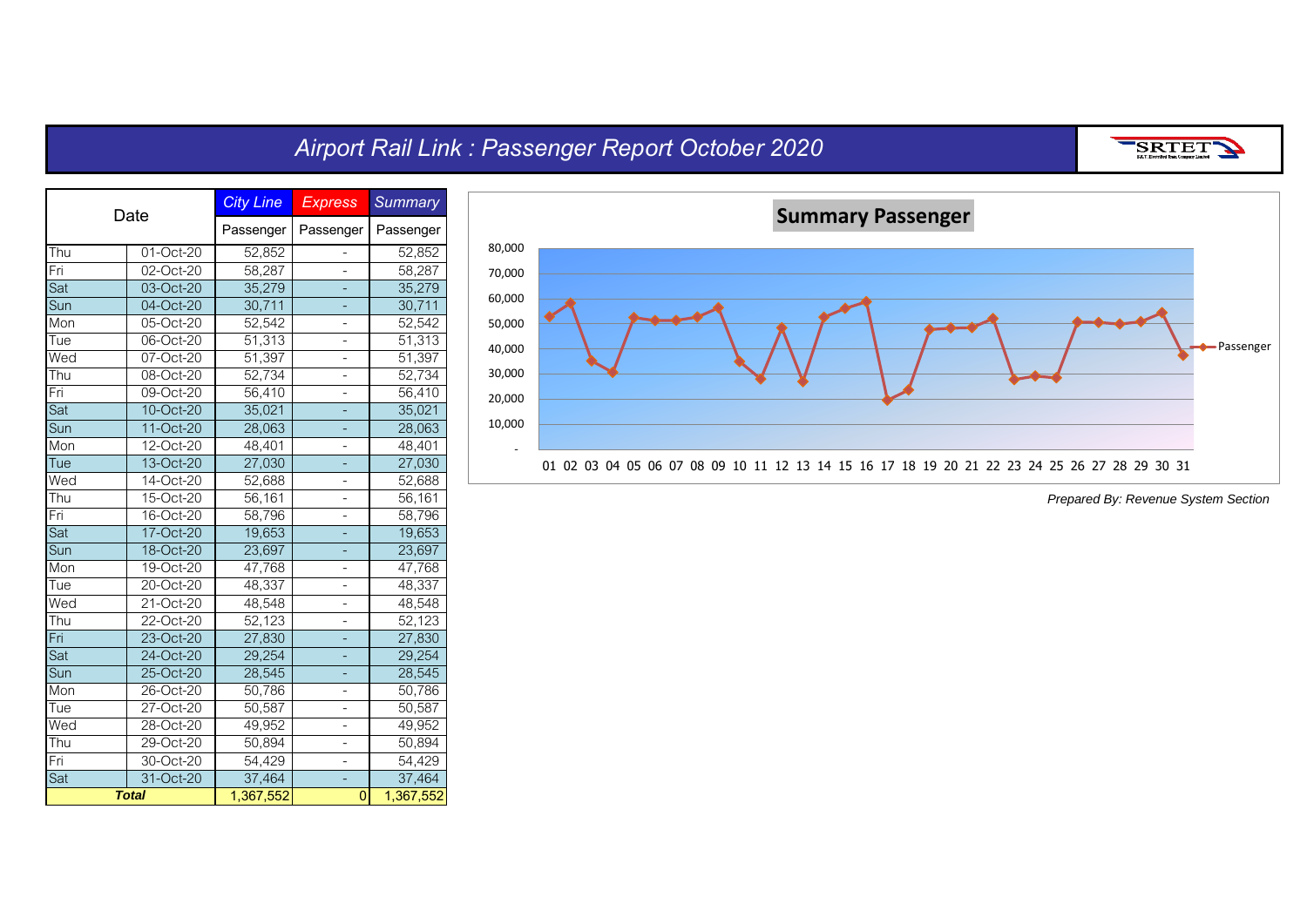## *Airport Rail Link : Passenger Report November 2020*

| S.R.T. Electrified Train Company Limited |
|------------------------------------------|
|------------------------------------------|

| Date |                         | <b>City Line</b>    | <b>Express</b> | <b>Summary</b>      |
|------|-------------------------|---------------------|----------------|---------------------|
|      |                         | Passenger           | Passenger      | Passenger           |
| Sun  | $\overline{01}$ -Nov-20 | 29,872              |                | 29,872              |
| Mon  | 02-Nov-20               | 51,825              |                | $\overline{5}1,825$ |
| Tue  | 03-Nov-20               | $\overline{51,171}$ |                | 51,171              |
| Wed  | 04-Nov-20               | 50,243              |                | 50,243              |
| Thu  | 05-Nov-20               | 51,148              | -              | 51,148              |
| Fri  | 06-Nov-20               | 56,225              | -              | 56,225              |
| Sat  | 07-Nov-20               | 48,789              |                | 48,789              |
| Sun  | 08-Nov-20               | 34,999              |                | 34,999              |
| Mon  | 09-Nov-20               | 52,313              | -              | 52,313              |
| Tue  | $10$ -Nov-20            | 51,957              | -              | 51,957              |
| Wed  | $11-Nov-20$             | 54,057              | -              | 54,057              |
| Thu  | 12-Nov-20               | $\overline{52,006}$ | -              | 52,006              |
| Fri  | 13-Nov-20               | 55,805              | -              | 55,805              |
| Sat  | 14-Nov-20               | 36,767              |                | 36,767              |
| Sun  | 15-Nov-20               | 31,628              |                | 31,628              |
| Mon  | 16-Nov-20               | 53,116              | -              | 53,116              |
| Tue  | 17-Nov-20               | 54,989              | -              | 54,989              |
| Wed  | 18-Nov-20               | 57,562              | -              | 57,562              |
| Thu  | 19-Nov-20               | 48,589              |                | 48,589              |
| Fri  | $20$ -Nov-20            | 47,065              |                | 47,065              |
| Sat  | 21-Nov-20               | 37,234              |                | 37,234              |
| Sun  | 22-Nov-20               | 31,500              | ÷              | 31,500              |
| Mon  | 23-Nov-20               | 54,178              | -              | 54,178              |
| Tue  | 24-Nov-20               | 55,225              | -              | 55,225              |
| Wed  | 25-Nov-20               | 54,390              |                | 54,390              |
| Thu  | 26-Nov-20               | 55,333              |                | 55,333              |
| Fri  | 27-Nov-20               | 58,528              |                | 58,528              |
| Sat  | 28-Nov-20               | 38,772              |                | 38,772              |
| Sun  | 29-Nov-20               | 32,853              | ÷              | 32,853              |
| Mon  | 30-Nov-20               | 55,549              |                | 55,549              |
|      | <b>Total</b>            | 1,443,688           | $\overline{0}$ | 1,443,688           |

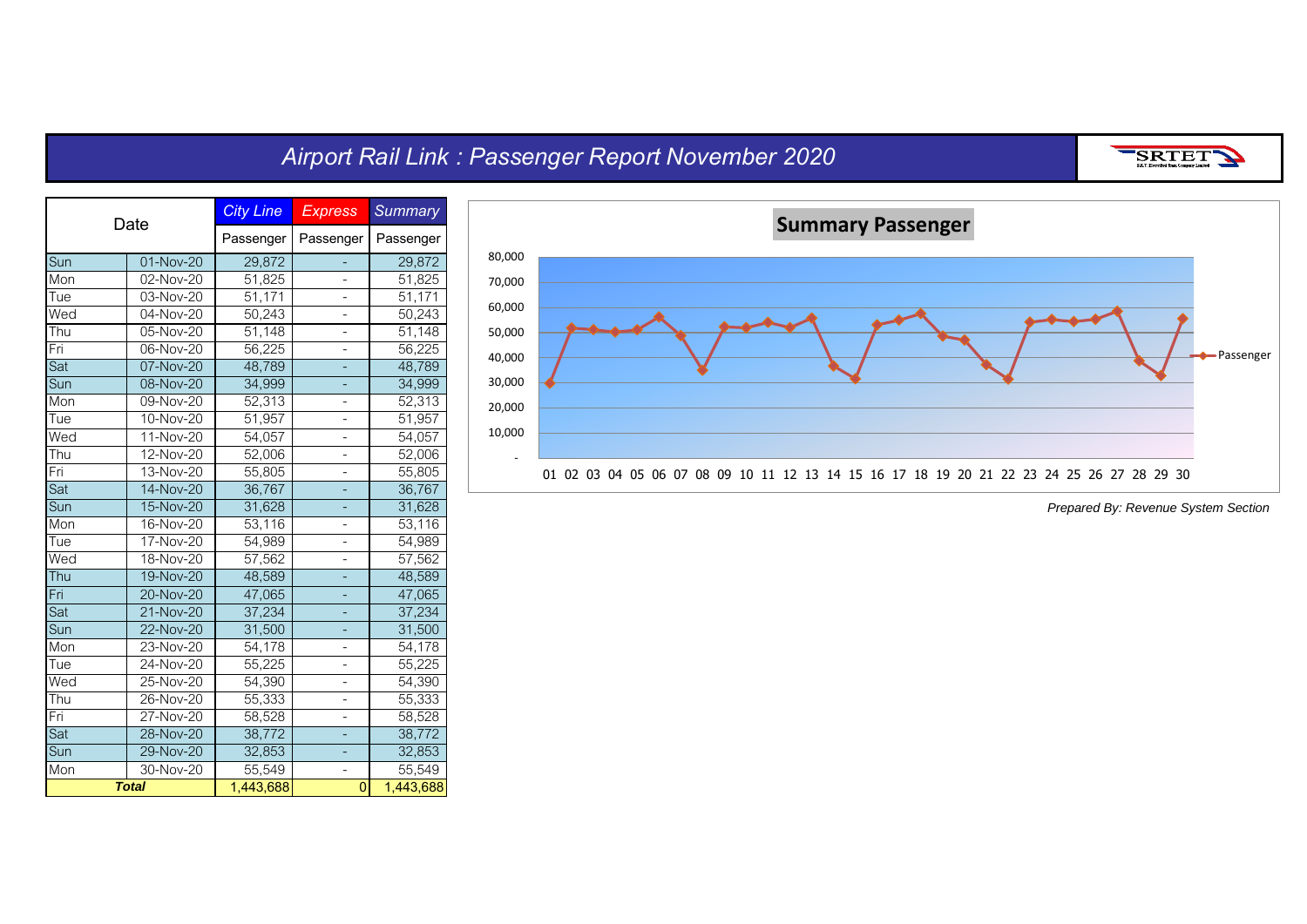## *Airport Rail Link : Passenger Report December 2020*

SRTET

| Date                     |              | <b>City Line</b>    | <b>Express</b> | <b>Summary</b> |
|--------------------------|--------------|---------------------|----------------|----------------|
|                          |              | Passenger           | Passenger      | Passenger      |
| Tue                      | 01-Dec-20    | 56,017              |                | 56,017         |
| Wed                      | 02-Dec-20    | 57,034              | $\overline{a}$ | 57,034         |
| $\overline{T}$ hu        | 03-Dec-20    | $\overline{54,277}$ |                | 54,277         |
| Fri                      | 04-Dec-20    | 57,604              | $\overline{a}$ | 57,604         |
| Sat                      | 05-Dec-20    | 33,929              |                | 33,929         |
| Sun                      | 06-Dec-20    | 30,000              |                | 30,000         |
| Mon                      | 07-Dec-20    | 38,511              | $\overline{a}$ | 38,511         |
| Tue                      | 08-Dec-20    | 52,515              | -              | 52,515         |
| Wed                      | 09-Dec-20    | 55,673              | -              | 55,673         |
| Thu                      | 10-Dec-20    | 34,895              | ÷,             | 34,895         |
| Fri                      | 11-Dec-20    | 36,776              |                | 36,776         |
| Sat                      | 12-Dec-20    | 34,124              |                | 34,124         |
| Sun                      | 13-Dec-20    | 31,311              | $\overline{a}$ | 31,311         |
| Mon                      | 14-Dec-20    | $\overline{54,300}$ | -              | 54,300         |
| Tue                      | 15-Dec-20    | 53,503              | -              | 53,503         |
| Wed                      | 16-Dec-20    | 53,080              | -              | 53,080         |
| Thu                      | 17-Dec-20    | 53,506              | -              | 53,506         |
| Fri                      | 18-Dec-20    | 55,849              | -              | 55,849         |
| Sat                      | 19-Dec-20    | 37,439              | ÷              | 37,439         |
| Sun                      | 20-Dec-20    | 31,287              | -              | 31,287         |
| Mon                      | 21-Dec-20    | 47,626              |                | 47,626         |
| Tue                      | $22$ -Dec-20 | 44,911              | $\overline{a}$ | 44,911         |
| Wed                      | 23-Dec-20    | 41,805              | $\overline{a}$ | 41,805         |
| Thu                      | 24-Dec-20    | 39,481              | -              | 39,481         |
| Fri                      | 25-Dec-20    | 40,234              | $\overline{a}$ | 40,234         |
| Sat                      | 26-Dec-20    | 23,449              |                | 23,449         |
| Sun                      | 27-Dec-20    | 19,024              | ÷              | 19,024         |
| Mon                      | 28-Dec-20    | 33,033              | -              | 33,033         |
| Tue                      | 29-Dec-20    | 30,544              | -              | 30,544         |
| $\overline{\text{We}}$ d | 30-Dec-20    | 28,036              | -              | 28,036         |
| Thu                      | 31-Dec-20    | 17,262              |                | 17,262         |
|                          | <b>Total</b> | 1,277,035           | 0              | 1,277,035      |

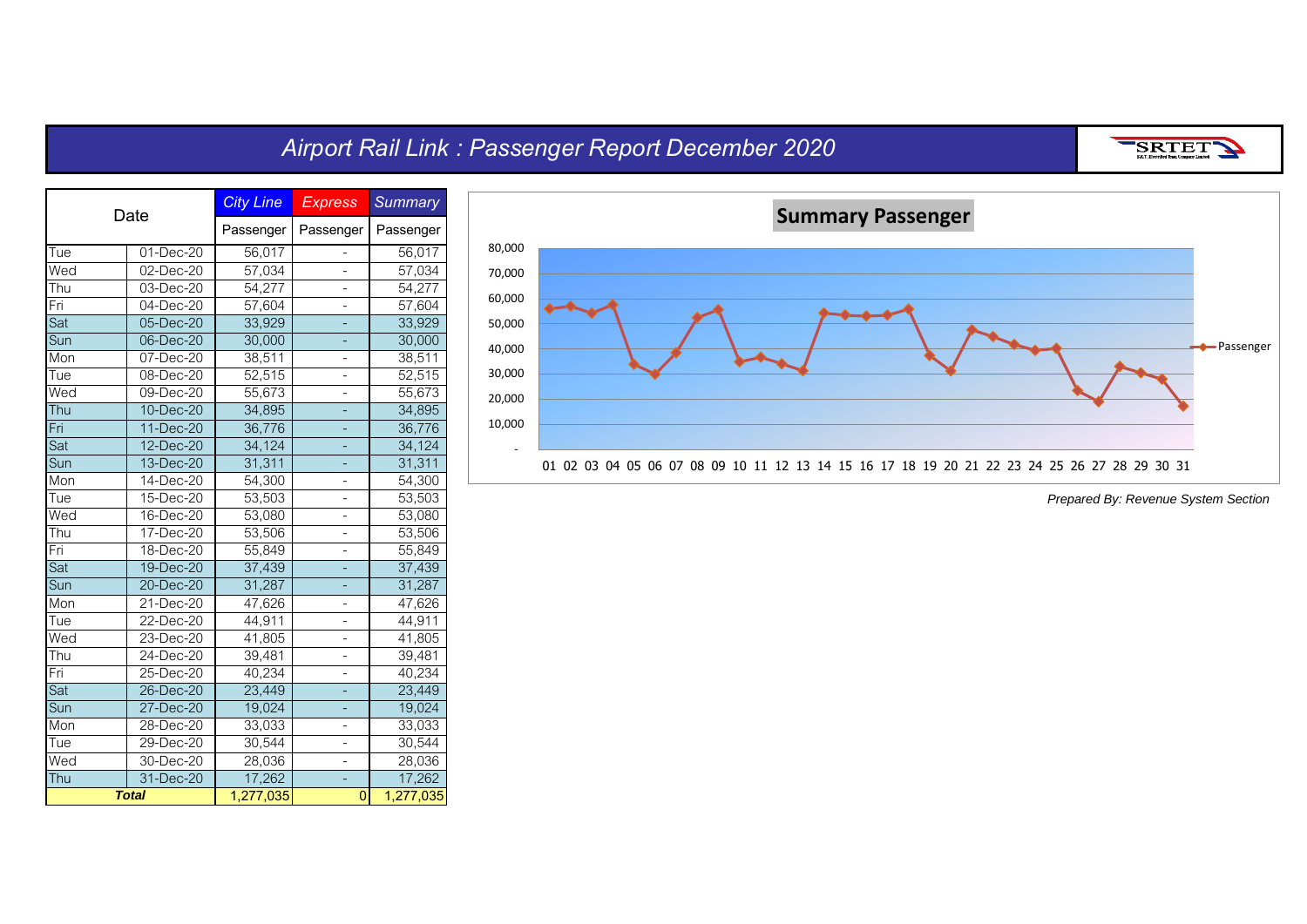## *Airport Rail Link : Passenger Report January 2021*

| . .<br>. .<br>. . |
|-------------------|
| ---------         |

| Date                     |                         | <b>City Line</b> | <b>Express</b> | <b>Summary</b> |
|--------------------------|-------------------------|------------------|----------------|----------------|
|                          |                         | Passenger        | Passenger      | Passenger      |
| Fri                      | 01-Jan-21               | 14,667           |                | 14,667         |
| Sat                      | 02-Jan-21               | 14,775           | -              | 14,775         |
| Sun                      | 03-Jan-21               | 17,287           | ÷              | 17,287         |
| Mon                      | 04-Jan-21               | 30,918           | -              | 30,918         |
| Tue                      | 05-Jan-21               | 28,602           |                | 28,602         |
| Wed                      | 06-Jan-21               | 26,540           |                | 26,540         |
| Thu                      | $\overline{0}$ 7-Jan-21 | 25,324           |                | 25,324         |
| Fri                      | 08-Jan-21               | 25,208           |                | 25,208         |
| Sat                      | 09-Jan-21               | 14,353           |                | 14,353         |
| Sun                      | 10-Jan-21               | 11,507           | ÷              | 11,507         |
| Mon                      | 11-Jan-21               | 24,133           | -              | 24,133         |
| Tue                      | 12-Jan-21               | 23,308           | -              | 23,308         |
| Wed                      | 13-Jan-21               | 23,201           | -              | 23,201         |
| Thu                      | 14-Jan-21               | 23,065           |                | 23,065         |
| Fri                      | 15-Jan-21               | 24,404           |                | 24,404         |
| Sat                      | 16-Jan-21               | 14,584           |                | 14,584         |
| Sun                      | 17-Jan-21               | 11,699           |                | 11,699         |
| Mon                      | 18-Jan-21               | 24,669           | -              | 24,669         |
| Tue                      | 19-Jan-21               | 23,979           | -              | 23,979         |
| $\overline{\text{We}}$ d | 20-Jan-21               | 24,203           | -              | 24,203         |
| Thu                      | $21$ -Jan-21            | 24,057           | $\overline{a}$ | 24,057         |
| Fri                      | 22-Jan-21               | 25,345           | -              | 25,345         |
| Sat                      | 23-Jan-21               | 15,007           |                | 15,007         |
| Sun                      | 24-Jan-21               | 12,026           |                | 12,026         |
| Mon                      | 25-Jan-21               | 25,675           |                | 25,675         |
| Tue                      | 26-Jan-21               | 25,805           |                | 25,805         |
| Wed                      | 27-Jan-21               | 26,075           | -              | 26,075         |
| Thu                      | 28-Jan-21               | 26,186           | -              | 26,186         |
| Fri                      | 29-Jan-21               | 27,994           | -              | 27,994         |
| Sat                      | 30-Jan-21               | 18,321           | -              | 18,321         |
| Sun                      | 31-Jan-21               | 15,336           |                | 15,336         |
|                          | <b>Total</b>            | 668,253          | $\overline{0}$ | 668,253        |

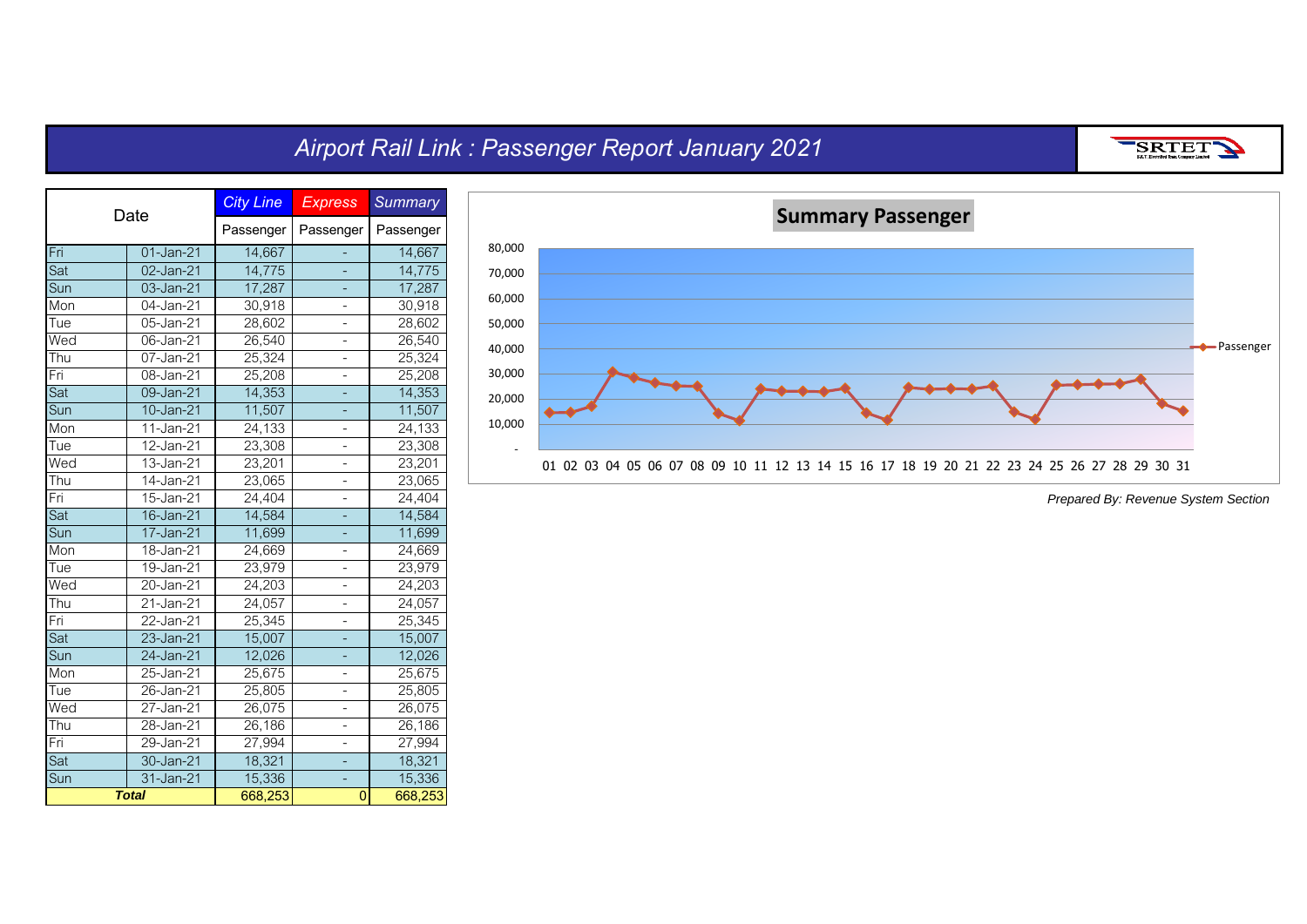#### *Airport Rail Link : Passenger Report February 2021*



Sat 27-Feb-21 25,479 - 25,479 Sun 28-Feb-21 24,910 - 24,910<br> **Total 864,434** 0 864,434

*Total*

**864,434 0 864,434**



*Prepared By: Revenue System Section*

SRTET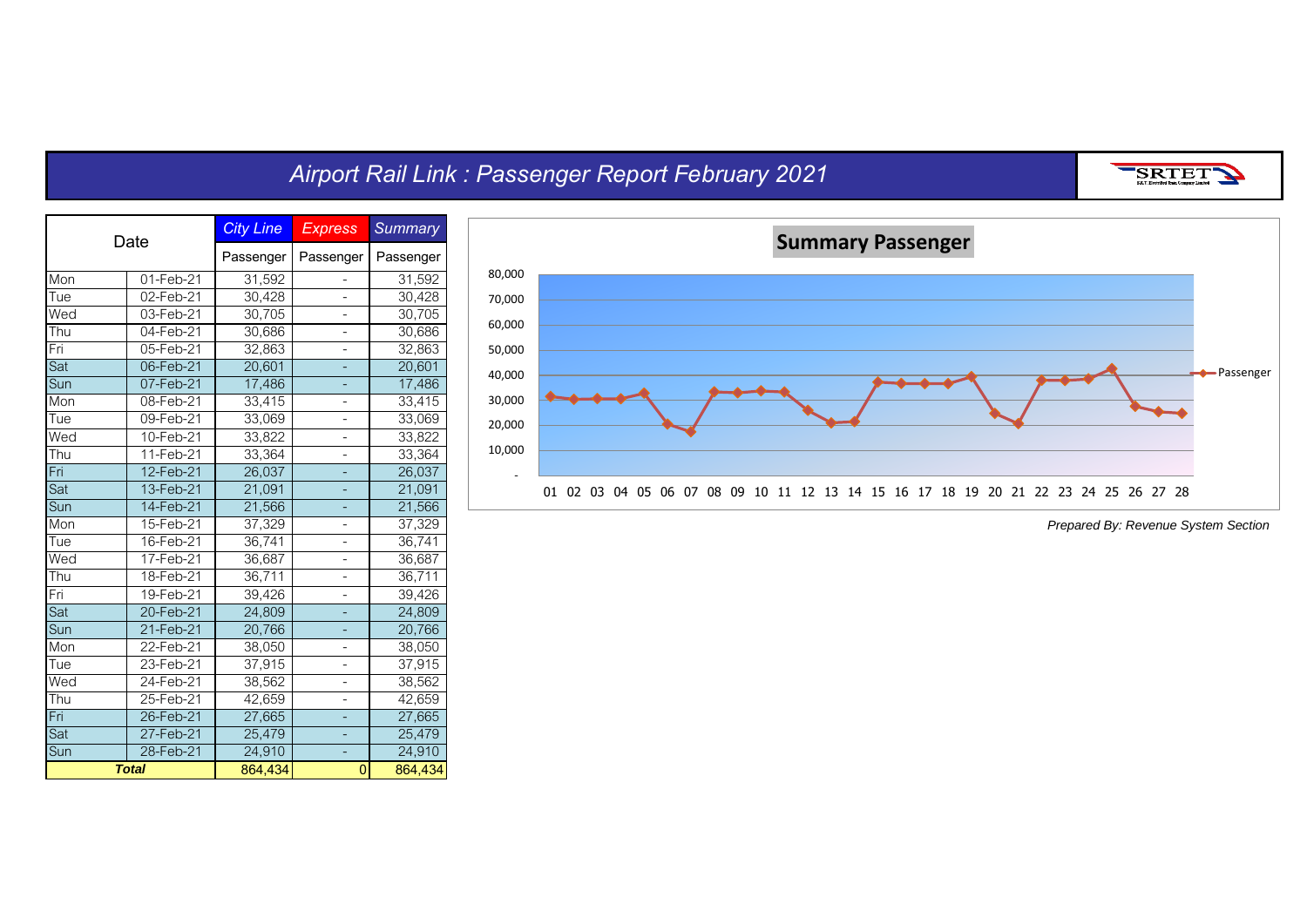## *Airport Rail Link : Passenger Report March 2021*

SRTET

| Date |                         | <b>City Line</b> | <b>Express</b> | <b>Summary</b> |
|------|-------------------------|------------------|----------------|----------------|
|      |                         | Passenger        | Passenger      | Passenger      |
| Mon  | 01-Mar-21               | 42,867           | -              | 42,867         |
| Tue  | 02-Mar-21               | 42,589           | -              | 42,589         |
| Wed  | 03-Mar-21               | 42,089           | -              | 42,089         |
| Thu  | $\overline{04}$ -Mar-21 | 43,586           | -              | 43,586         |
| Fri  | 05-Mar-21               | 46,944           |                | 46,944         |
| Sat  | $\overline{06}$ -Mar-21 | 30,440           |                | 30,440         |
| Sun  | 07-Mar-21               | 26,164           |                | 26,164         |
| Mon  | 08-Mar-21               | 44,693           | -              | 44,693         |
| Tue  | 09-Mar-21               | 44,238           | -              | 44,238         |
| Wed  | 10-Mar-21               | 44,135           | -              | 44,135         |
| Thu  | $11-Mar-21$             | 44,179           | -              | 44,179         |
| Fri  | 12-Mar-21               | 47,611           | -              | 47,611         |
| Sat  | $13-Mar-21$             | 30,258           |                | 30,258         |
| Sun  | 14-Mar-21               | 26,138           |                | 26,138         |
| Mon  | 15-Mar-21               | 45,134           |                | 45,134         |
| Tue  | 16-Mar-21               | 44,385           | -              | 44,385         |
| Wed  | $17-Mar-21$             | 44,748           | -              | 44,748         |
| Thu  | 18-Mar-21               | 45,353           | -              | 45,353         |
| Fri  | 19-Mar-21               | 48,510           | -              | 48,510         |
| Sat  | 20-Mar-21               | 31,762           | ÷              | 31,762         |
| Sun  | 21-Mar-21               | 26,645           |                | 26,645         |
| Mon  | $22$ -Mar-21            | 45,645           | -              | 45,645         |
| Tue  | 23-Mar-21               | 45,667           | $\overline{a}$ | 45,667         |
| Wed  | 24-Mar-21               | 46,271           |                | 46,271         |
| Thu  | 25-Mar-21               | 47,378           |                | 47,378         |
| Fri  | 26-Mar-21               | 50,886           | -              | 50,886         |
| Sat  | 27-Mar-21               | 32,913           |                | 32,913         |
| Sun  | 28-Mar-21               | 29,172           | ÷,             | 29,172         |
| Mon  | 29-Mar-21               | 47,971           | -              | 47,971         |
| Tue  | 30-Mar-21               | 47,644           | -              | 47,644         |
| Wed  | $31$ -Mar-21            | 47,599           |                | 47,599         |
|      | <b>Total</b>            | 1,283,614        | $\overline{0}$ | 1,283,614      |

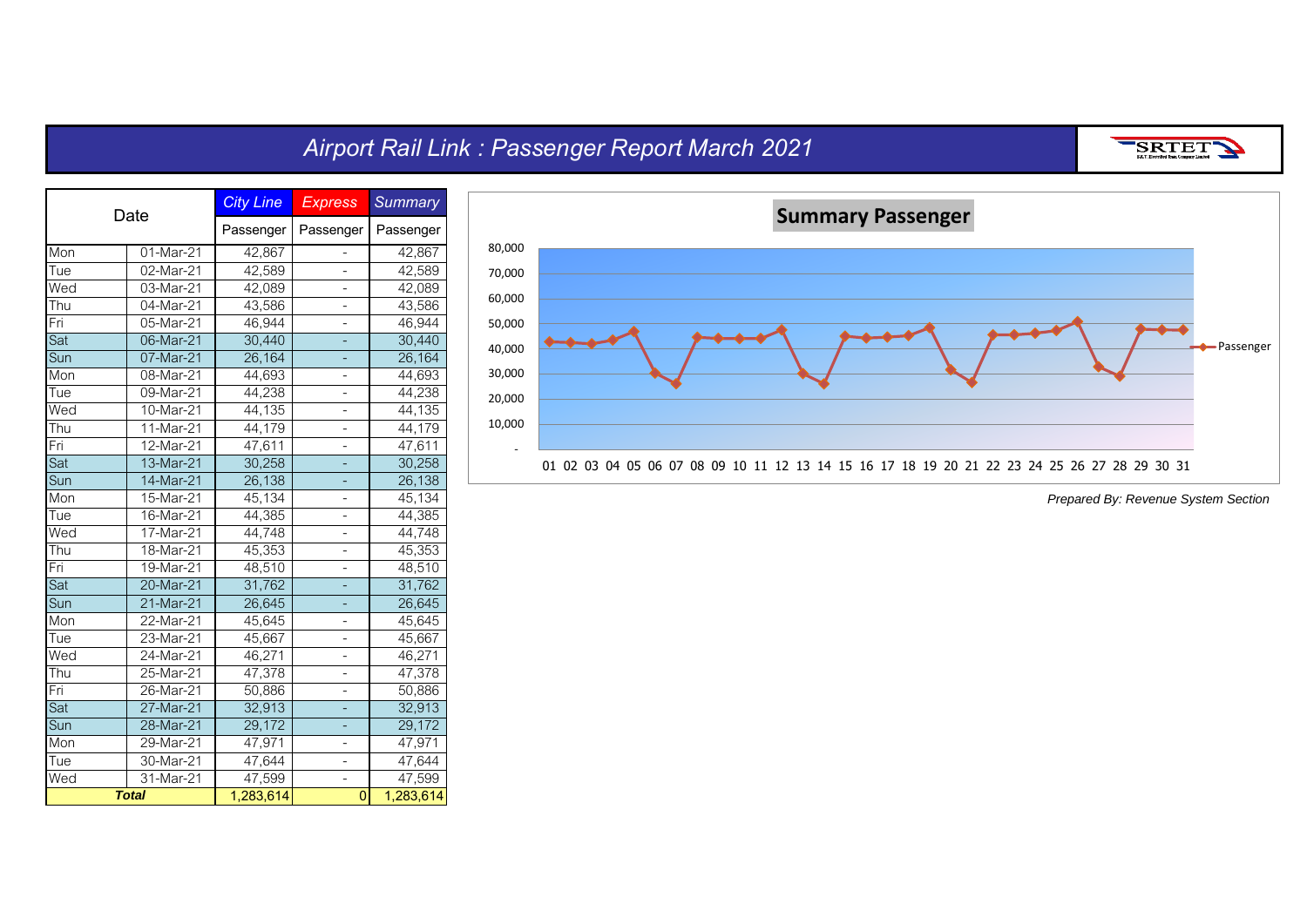## *Airport Rail Link : Passenger Report April 2021*

SRTETY

| Date       |               | <b>City Line</b> | <b>Express</b>           | <b>Summary</b> |
|------------|---------------|------------------|--------------------------|----------------|
|            |               | Passenger        | Passenger                | Passenger      |
| <b>Thu</b> | 01-Apr-21     | 47,967           | -                        | 47,967         |
| Fri        | 02-Apr-21     | 51,285           |                          | 51,285         |
| Sat        | 03-Apr-21     | 33,839           | ÷,                       | 33,839         |
| Sun        | 04-Apr-21     | 28,960           | -                        | 28,960         |
| Mon        | 05-Apr-21     | 47,828           | -                        | 47,828         |
| Tue        | 06-Apr-21     | 29,957           | -                        | 29,957         |
| Wed        | 07-Apr-21     | 45,385           | $\overline{\phantom{0}}$ | 45,385         |
| Thu        | 08-Apr-21     | 41,252           | -                        | 41,252         |
| Fri        | 09-Apr-21     | 38,711           |                          | 38,711         |
| Sat        | 10-Apr-21     | 20,625           |                          | 20,625         |
| Sun        | 11-Apr-21     | 14,759           | 4                        | 14,759         |
| Mon        | 12-Apr-21     | 19,279           | ÷                        | 19,279         |
| Tue        | 13-Apr-21     | 11,689           |                          | 11,689         |
| Wed        | 14-Apr-21     | 11,352           |                          | 11,352         |
| Thu        | 15-Apr-21     | 12,899           | 4                        | 12,899         |
| Fri        | 16-Apr-21     | 19,821           | -                        | 19,821         |
| Sat        | 17-Apr-21     | 14,457           |                          | 14,457         |
| Sun        | 18-Apr-21     | 13,655           | ۳                        | 13,655         |
| Mon        | 19-Apr-21     | 24,464           | -                        | 24,464         |
| Tue        | 20-Apr-21     | 22,302           | $\overline{a}$           | 22,302         |
| Wed        | $21 -$ Apr-21 | 21,290           |                          | 21,290         |
| Thu        | 22-Apr-21     | 21,121           | $\overline{a}$           | 21,121         |
| Fri        | 23-Apr-21     | 20,848           | -                        | 20,848         |
| Sat        | 24-Apr-21     | 12,478           |                          | 12,478         |
| Sun        | 25-Apr-21     | 9,506            |                          | 9,506          |
| Mon        | 26-Apr-21     | 18,857           |                          | 18,857         |
| Tue        | 27-Apr-21     | 17,474           |                          | 17,474         |
| Wed        | 28-Apr-21     | 17,569           | -                        | 17,569         |
| Thu        | 29-Apr-21     | 17,594           | -                        | 17,594         |
| Fri        | 30-Apr-21     | 18,737           |                          | 18,737         |
|            | <b>Total</b>  | 725,960          | $\overline{0}$           | 725,960        |

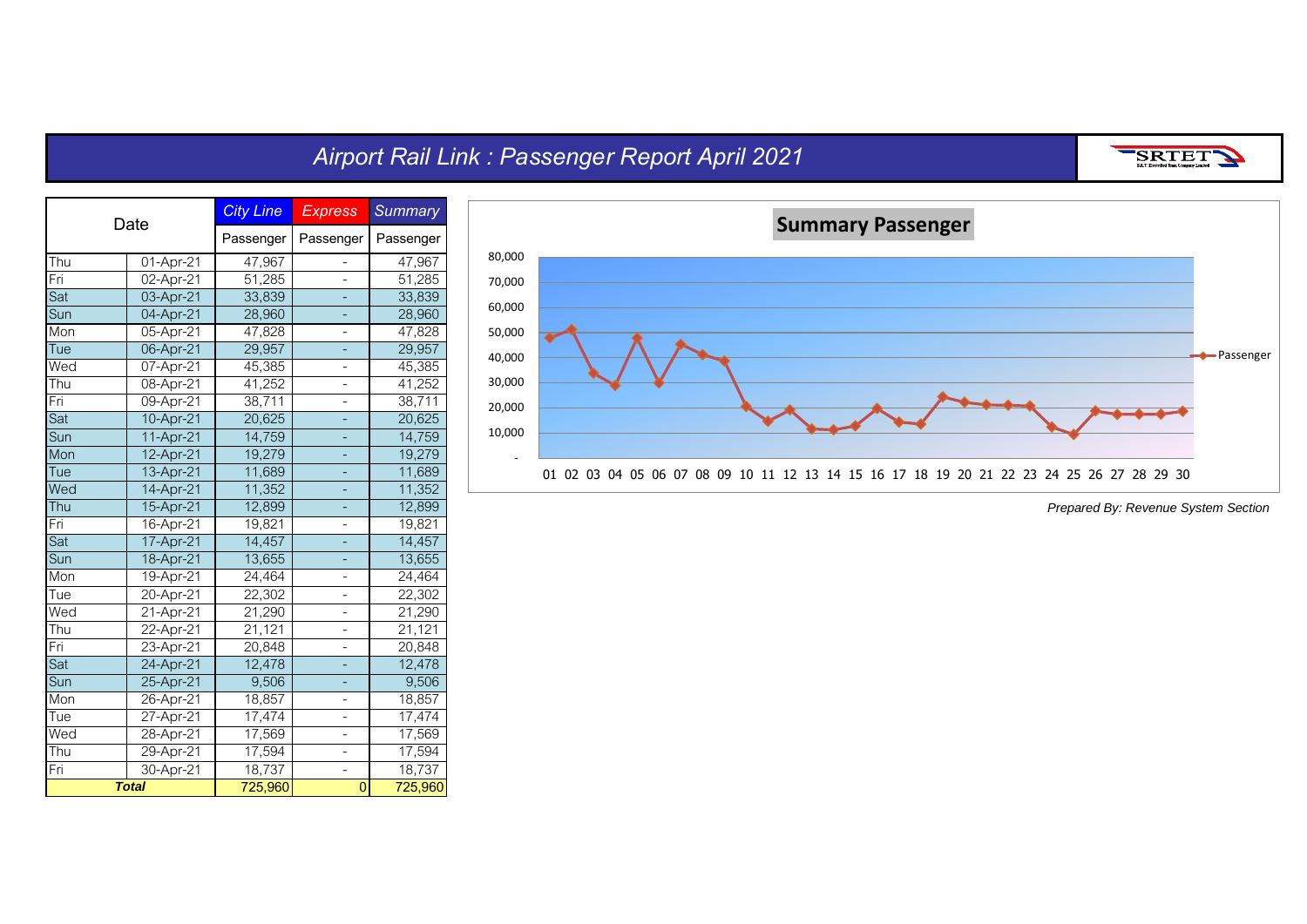# *Airport Rail Link : Passenger Report May 2021*

SRTET

| Date |                         | <b>City Line</b>    | <b>Express</b> | <b>Summary</b> |
|------|-------------------------|---------------------|----------------|----------------|
|      |                         | Passenger           | Passenger      | Passenger      |
| Sat  | 01-May-21               | 8,921               |                | 8,921          |
| Sun  | 02-May-21               | 7,786               |                | 7,786          |
| Mon  | 03-May-21               | 10,652              | ÷              | 10,652         |
| Tue  | 04-May-21               | 10,092              | ÷,             | 10,092         |
| Wed  | 05-May-21               | $\overline{17,108}$ | -              | 17,108         |
| Thu  | 06-May-21               | 15,995              |                | 15,995         |
| Fri  | 07-May-21               | 16,684              |                | 16,684         |
| Sat  | 08-May-21               | 9,231               |                | 9,231          |
| Sun  | 09-May-21               | 7,206               |                | 7,206          |
| Mon  | 10-May-21               | 15,203              |                | 15,203         |
| Tue  | 11-May-21               | 16,367              | -              | 16,367         |
| Wed  | 12-May-21               | 15,953              | -              | 15,953         |
| Thu  | $\overline{13}$ -May-21 | 15,699              | $\overline{a}$ | 15,699         |
| Fri  | 14-May-21               | 16,429              |                | 16,429         |
| Sat  | 15-May-21               | 9,502               |                | 9,502          |
| Sun  | 16-May-21               | 7,534               |                | 7,534          |
| Mon  | 17-May-21               | 16,891              |                | 16,891         |
| Tue  | 18-May-21               | 16,401              | -              | 16,401         |
| Wed  | 19-May-21               | 16,993              | -              | 16,993         |
| Thu  | 20-May-21               | 16,741              | -              | 16,741         |
| Fri  | 21-May-21               | 17,392              | -              | 17,392         |
| Sat  | $22 - May - 21$         | 9,980               |                | 9,980          |
| Sun  | 23-May-21               | 8,050               |                | 8,050          |
| Mon  | 24-May-21               | 17,873              |                | 17,873         |
| Tue  | 25-May-21               | 17,951              |                | 17,951         |
| Wed  | 26-May-21               | 9,779               |                | 9,779          |
| Thu  | 27-May-21               | 18,180              | -              | 18,180         |
| Fri  | 28-May-21               | 18,657              | -              | 18,657         |
| Sat  | 29-May-21               | 11,119              | ÷              | 11,119         |
| Sun  | 30-May-21               | 9,520               |                | 9,520          |
| Mon  | 31-May-21               | 19,370              |                | 19,370         |
|      | <b>Total</b>            | 425,259             | $\overline{0}$ | 425,259        |

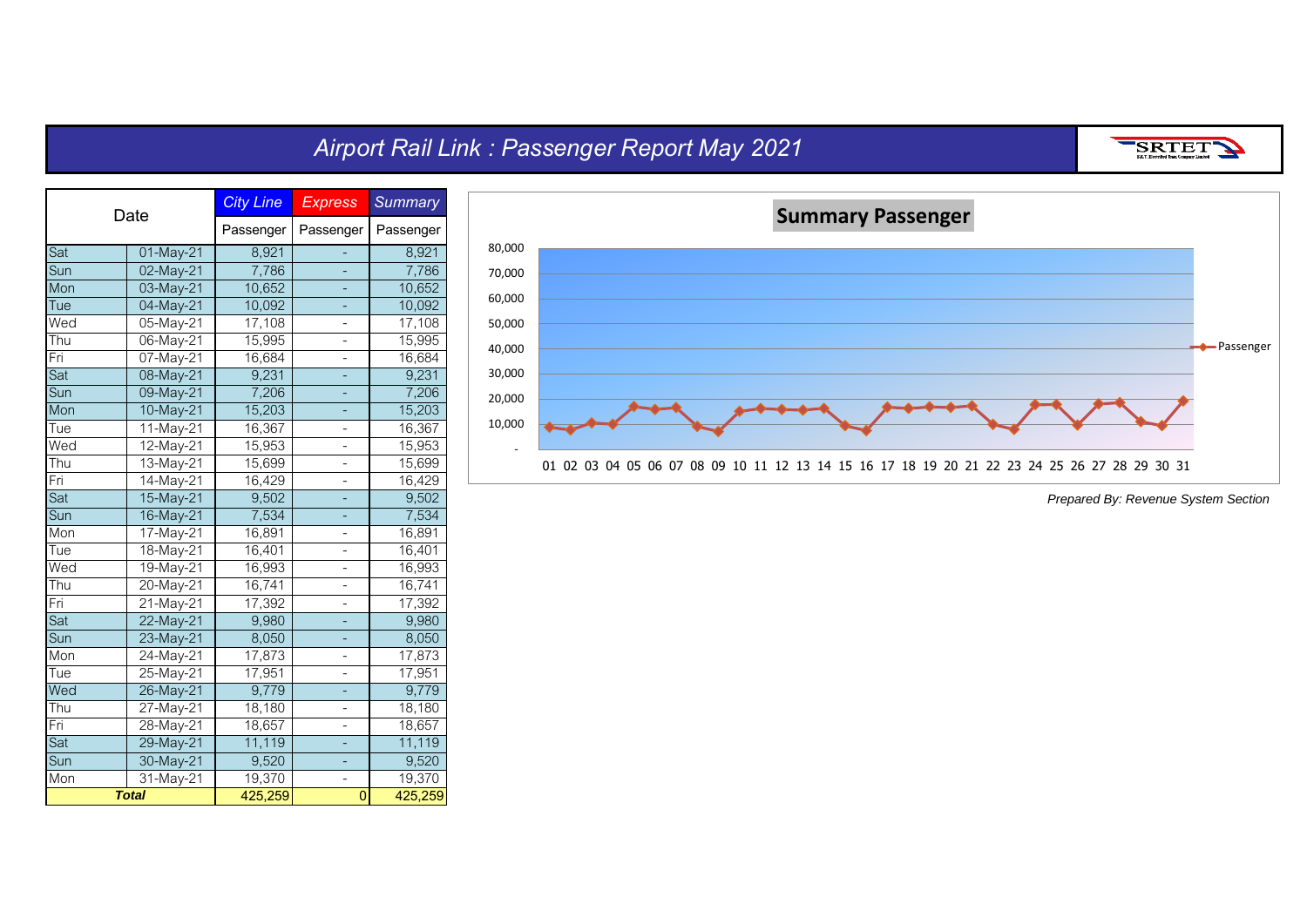## *Airport Rail Link : Passenger Report June 2021*

SRTET

| Date |                         | <b>City Line</b> | <b>Express</b>           | <b>Summary</b>      |
|------|-------------------------|------------------|--------------------------|---------------------|
|      |                         | Passenger        | Passenger                | Passenger           |
| Tue  | 01-Jun-21               | 20,048           | $\overline{\phantom{0}}$ | 20,048              |
| Wed  | 02-Jun-21               | 19,554           |                          | 19,554              |
| Thu  | 03-Jun-21               | 10,960           | -                        | 10,960              |
| Fri  | 04-Jun-21               | 20,395           | -                        | 20,395              |
| Sat  | 05-Jun-21               | 11,968           |                          | 11,968              |
| Sun  | 06-Jun-21               | 9,967            | ۳                        | 9,967               |
| Mon  | 07-Jun-21               | 19,950           | $\overline{\phantom{0}}$ | 19,950              |
| Tue  | 08-Jun-21               | 19,278           | $\overline{\phantom{0}}$ | 19,278              |
| Wed  | 09-Jun-21               | 19,372           |                          | 19,372              |
| Thu  | 10-Jun-21               | 19,089           | -                        | 19,089              |
| Fri  | $\overline{11}$ -Jun-21 | 20,684           | $\overline{a}$           | 20,684              |
| Sat  | 12-Jun-21               | 12,430           | ÷                        | 12,430              |
| Sun  | 13-Jun-21               | 10,454           | ۳                        | 10,454              |
| Mon  | 14-Jun-21               | 20,689           |                          | 20,689              |
| Tue  | 15-Jun-21               | 20,816           | -                        | 20,816              |
| Wed  | 16-Jun-21               | 20,869           | -                        | 20,869              |
| Thu  | 17-Jun-21               | 20,505           | -                        | 20,505              |
| Fri  | 18-Jun-21               | 22,282           | -                        | 22,282              |
| Sat  | 19-Jun-21               | 14,022           | ÷,                       | 14,022              |
| Sun  | 20-Jun-21               | 12,231           |                          | 12,231              |
| Mon  | 21-Jun-21               | 21,795           | -                        | 21,795              |
| Tue  | 22-Jun-21               | 21,320           | $\overline{a}$           | 21,320              |
| Wed  | 23-Jun-21               | 21,296           | -                        | 21,296              |
| Thu  | 24-Jun-21               | 21,094           | -                        | 21,094              |
| Fri  | 25-Jun-21               | 23,232           |                          | 23,232              |
| Sat  | 26-Jun-21               | 14,239           |                          | 14,239              |
| Sun  | 27-Jun-21               | 12,155           |                          | 12,155              |
| Mon  | 28-Jun-21               | 20,942           | -                        | 20,942              |
| Tue  | 29-Jun-21               | 20,315           | -                        | 20,315              |
| Wed  | 30-Jun-21               | 21,040           |                          | $\overline{21,040}$ |
|      | <b>Total</b>            | 542,991          | 0                        | 542,991             |

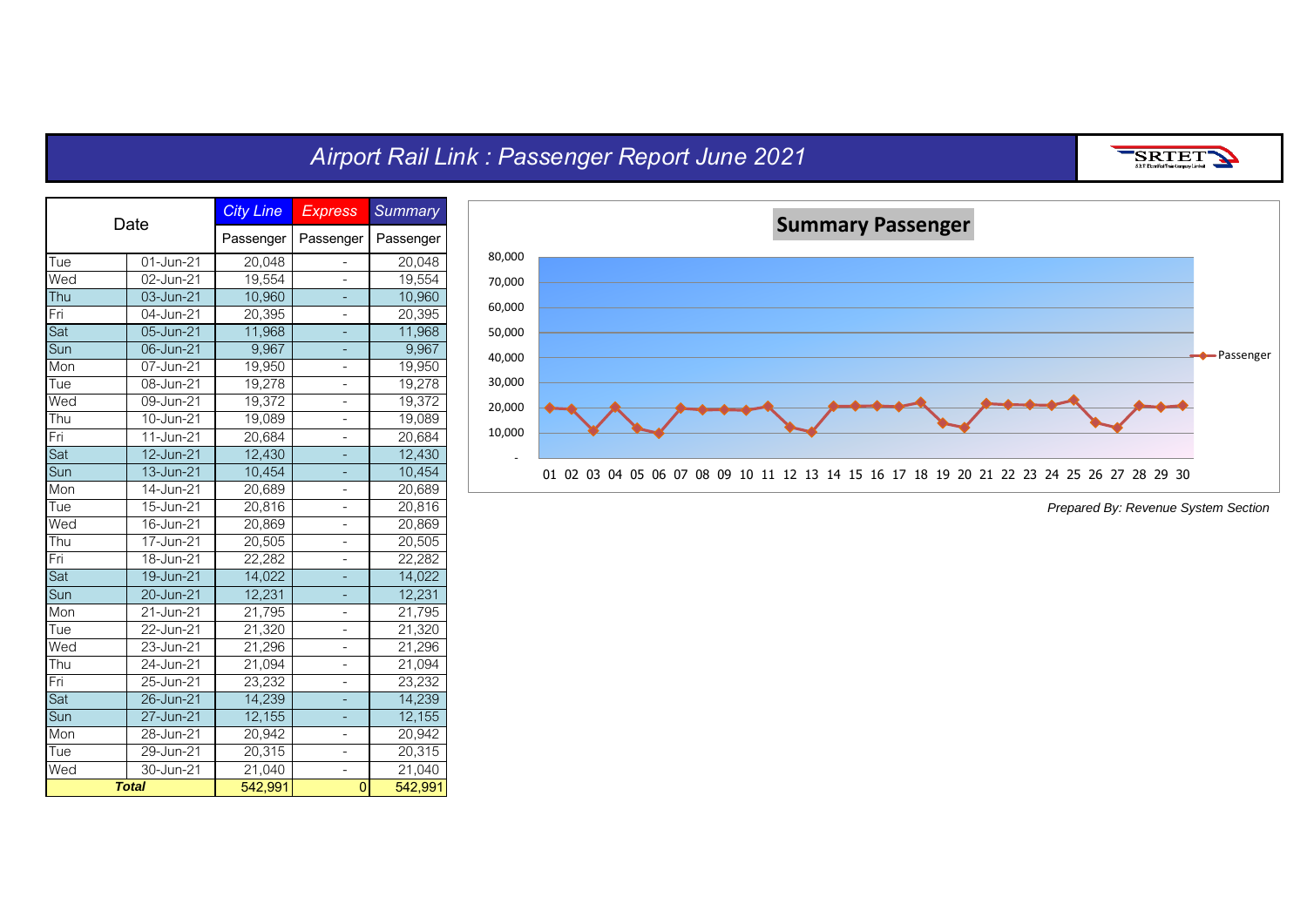#### *Airport Rail Link : Passenger Report July 2021*





*Prepared By: Revenue System Section*

SRTET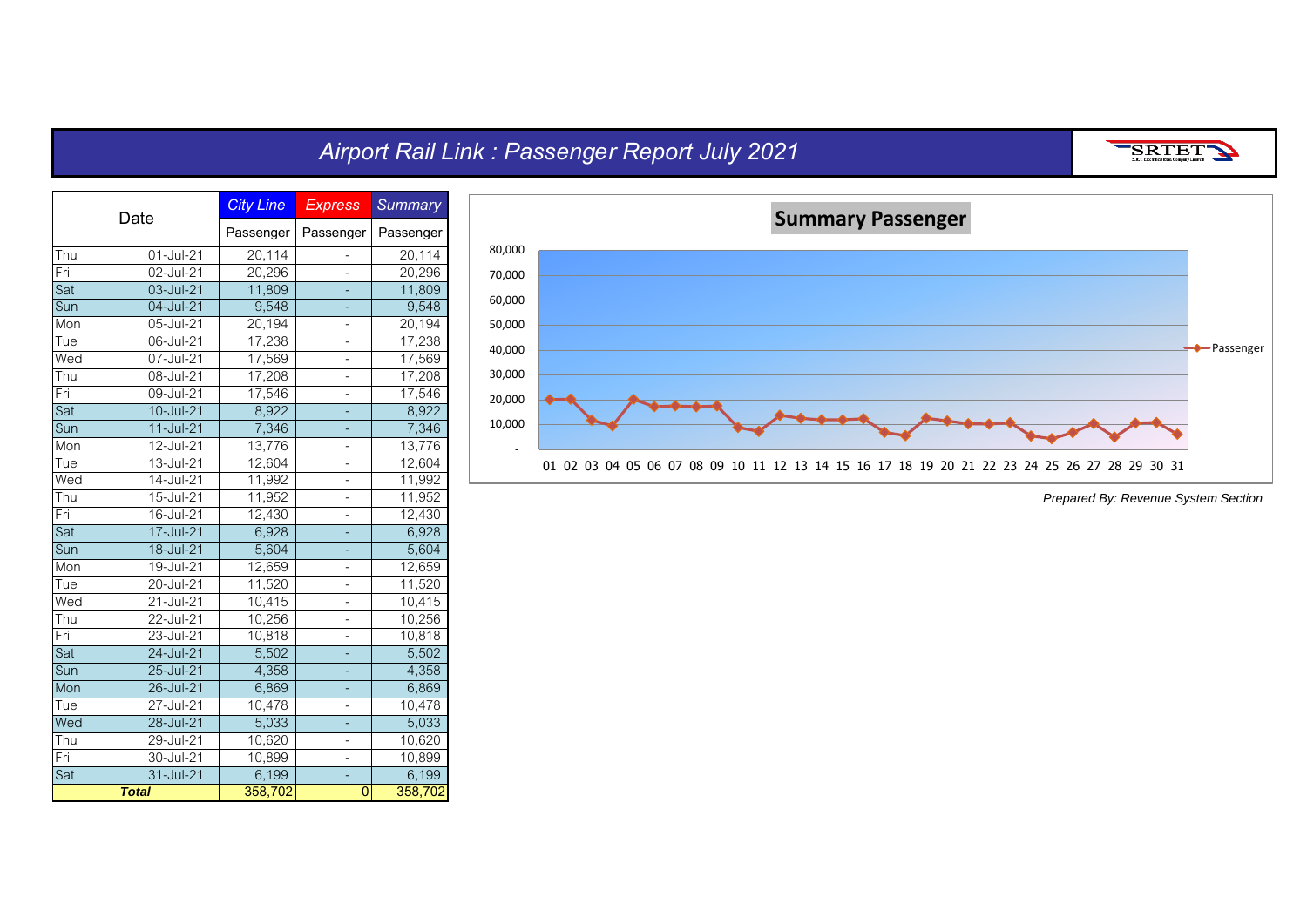#### *Airport Rail Link : Passenger Report August 2021*

*City Line Express Summary* **Passenger Passenger Passenger** Sun 01-Aug-21 4,753 - 4,753<br>Mon 02-Aug-21 11,033 - 11,033 Mon 02-Aug-21 11,033 - 11,033<br>Tue 03-Aug-21 10,614 - 10.614 Tue 03-Aug-21 10,614 - 10,614<br>Wed 04-Aug-21 10,429 - 10,429 Wed 04-Aug-21 10,429 - 10,429<br>Thu 05-Aug-21 10,195 - 10.195 05-Aug-21 10,195 - 10,195<br>06-Aug-21 10,488 - 10,488 Pri 06-Aug-21 10,488 - 10,488<br>Sat 07-Aug-21 6,435 - 6,435 Sat 07-Aug-21 6,435 - 6,435<br>Sun 08-Aug-21 4,662 - 4,662 Sun 08-Aug-21 4,662 - 4,662<br>Mon 09-Aug-21 10.869 - 10.869 09-Aug-21 10,869 - 10,869<br>10-Aug-21 10.648 - 10.648 Tue 10-Aug-21 10,648 - 10,648<br>Wed 11-Aug-21 11,135 - 11,135 Wed 11-Aug-21 11,135 - 11,135<br>Thu 12-Aug-21 5,319 - 5,319 12-Aug-21 5,319 - 5,319<br>13-Aug-21 10.908 - 10.908 Fri 13-Aug-21 10,908 - 10,908<br>Sat 14-Aug-21 6,128 - 6,128 Sat 14-Aug-21 6,128 - 6,128<br>Sun 15-Aug-21 5,119 - 5,119 15-Aug-21 5,119 - 5,119<br>16-Aug-21 11,441 - 11,441 Mon 16-Aug-21 11,441 - 11,441<br>Tue 17-Aug-21 10,845 - 10,845 Tue 17-Aug-21 10,845 - 10,845<br>Wed 18-Aug-21 10,735 - 10,735 18-Aug-21 10,735 - 10,735<br>19-Aug-21 11.074 - 11.074 Thu 19-Aug-21 11,074 - 11,074<br>Fri 20-Aug-21 11,383 - 11,383 Fri 20-Aug-21 11,383 - 11,383<br>Sat 21-Aug-21 6,318 - 6,318 Sat 21-Aug-21 6,318 - 6,318<br>Sun 22-Aug-21 4,853 - 4,853 Sun 22-Aug-21 4,853 - 4,853<br>Mon 23-Aug-21 11,666 - 11,666 23-Aug-21 11,666 - 11,666<br>24-Aug-21 11,074 - 11,074 Tue 24-Aug-21 11,074 - 11,074<br>Wed 25-Aug-21 11,425 - 11,425 25-Aug-21 11,425 -11,390 - 11,390 - 11,390<br>11,390 - 11,390 - 11,390<br>27-Aug-21 - 11,875 - 11,875 Fri 27-Aug-21 11,875 - 11,875 <sup>2</sup> Sat 28-Aug-21 6,751 - 6,751<br>Sun 29-Aug-21 5,365 - 5,365 Sun 29-Aug-21 5,365 - 5,365<br>Mon 30-Aug-21 12,516 - 12,516 12,516 - 12,516<br>31-Aug-21 12,591 - 12,591 - Tue | 31-Aug-21 | 12,591 | 12,591 | 12,591 | 12,591 | 12,591 | 12,591 | 12,591 | 12,591 | 12,591 | 12,591 | <br>- Total | 1290,037 | 12,591 | 12,591 | 12,591 | 12,591 | 12,591 | 12,591 | 12,591 | 12,591 | 12,591 | 12,591 | **290,037 0 290,037 Date** *Total*



*Prepared By: Revenue System Section*

SRTET